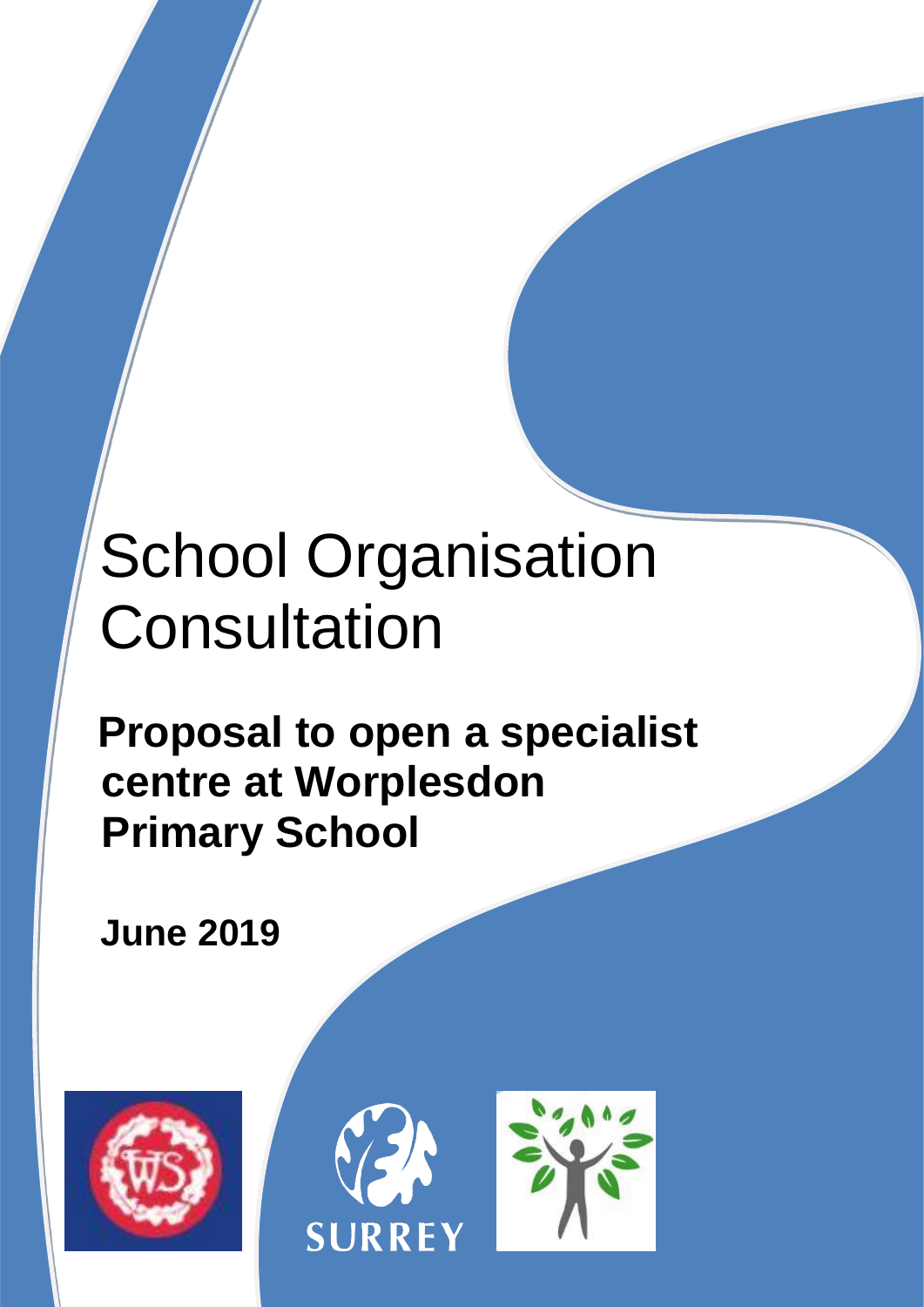#### **Introduction**

1. This paper outlines a proposal for the development of places for primary pupils with an Education Health and Care Plan (EHCP) and who have Communication and Interaction Needs (COIN) in Surrey. The process and timescales are outlined below to open a new specialist centre at Worplesdon Primary School, which is situated in the south west of the county. The specialist centre will be operated in partnership between Freemantles School and Worplesdon Primary School, based in the heart of Worplesdon Primary School.

# **Background**

- 2. Worplesdon Primary School is a primary school in the borough of Guildford in Surrey with a two form entry for infants and three form entry for juniors. The school has a 'good' Ofsted rating and does not currently have a specialist centre. Freemantles School is a special school in the borough of Woking in Surrey catering for the needs of children and young people with complex social communication needs. The school has an 'outstanding' Ofsted rating.
- 3. The junior cohort for this centre was set up in September 2018 and currently has 8 pupils who are based temporarily at Freemantles and accessing inclusion at Worplesdon Primary School.

# **Proposal**

4. It is proposed that Freemantles School and Worplesdon Primary School work in partnership to host a specialist Special Education Needs and Disability (SEND) centre for 21 pupils on the site at Worplesdon Primary School. The staff would benefit from supervision and training as employees of Freemantles School but would be based in the centre at Worplesdon Primary School. All pupils admitted to the centre would have an EHCP specifying the centre as an appropriate placement to meet their individual needs. It is anticipated that the centre would be organised with 3 places per year group. A bespoke building would be provided for the specialist centre and located within the school grounds.

# **Rationale**

5. Demand for specialist centre provision in the south west area for pupils with special educational needs is high, particularly for pupils with COIN. As a result, other specialist provision in the local area is operating at or above capacity. The provision of an additional specialist COIN centre will help support local families who would otherwise have to travel further afield. This will not only enable local provision for local children, but also decrease home to school journey times and associated costs.

# **Pupil Placement**

6. Through the consultation we will determine whether it is more appropriate to have the 21 places additional to the current school Planned Admission Number (PAN) or combined in the current PAN at Worplesdon Primary School. There is an expectation that pupils attending the centre would spend over 50% of the school day in the centre. This would enable meaningful inclusion into the mainstream classes which is wholly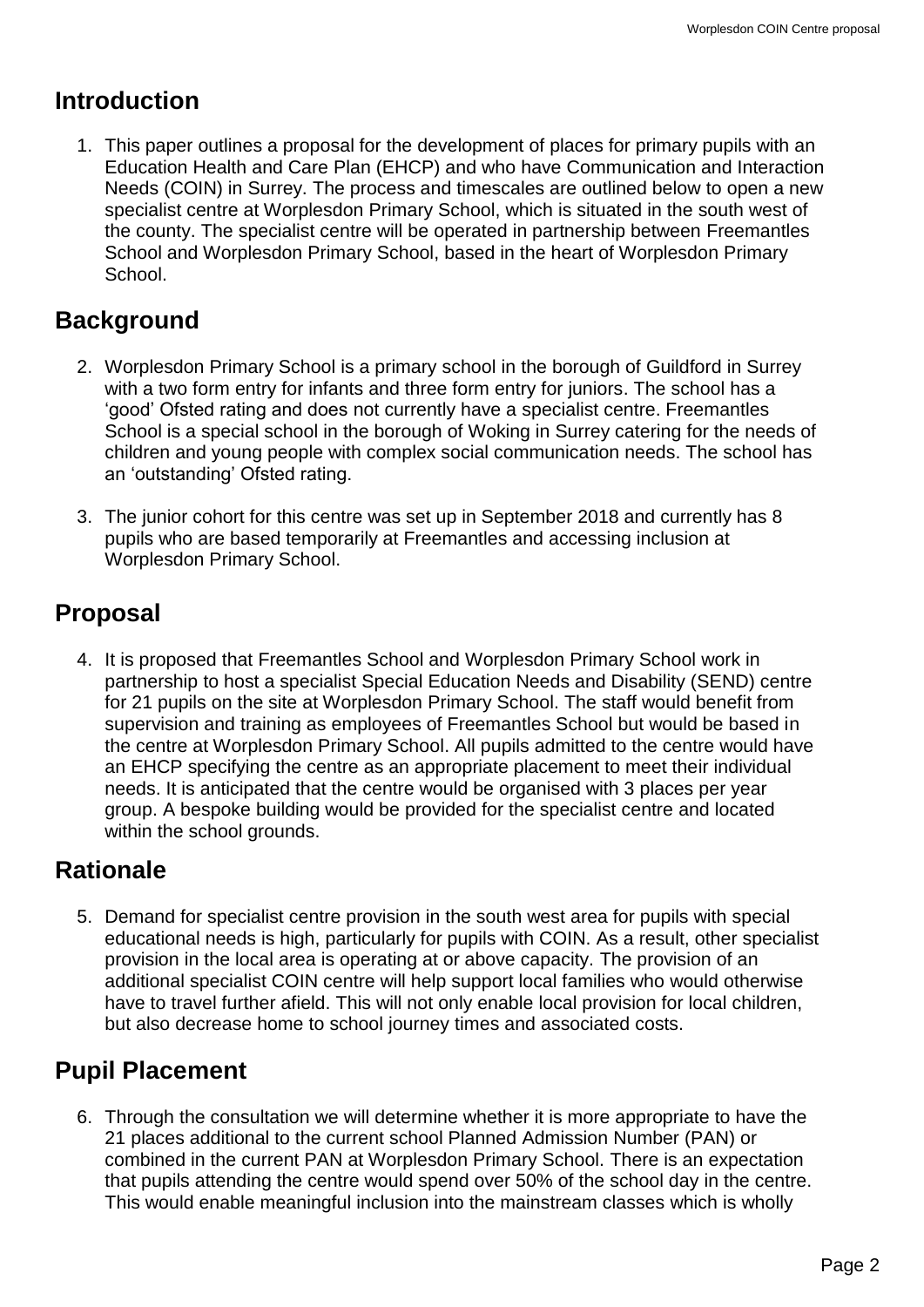individualised to the needs of the child. Some pupils would spend more time in the centre than others and it would be the responsibility of the schools to manage the specialist offer and inclusion levels in partnership with the parents and LA officers. A Service Level Agreement (SLA) would be in place and planned place numbers reviewed with the school annually. It is envisaged that a support package to assist with the development of centre is provided to the schools during the initial set up and first year of running. The package would be based around funding to enable the centre to 'start up' and make the required offer.

7. Appropriate pupils for this provision would be identified and placed at this specialist COIN centre using the Education Health Care Plan and subsequent review pathways. The document 'SEND admissions processes for referrals for specialist placement for school age children' describes how this process works and is available on the Surrey Local Offer website.

#### **Finance and Resourcing**

8. The overall sum provided by the local authority to the schools would provide all the staffing required for the specialist centre (teacher in charge of the centre, teaching and support staff) to enable a meaningful specialist offer, as well as mainstream inclusion.

# **Capital planning and buildings**

9. The LA has developed a standard and enhanced modular building option to support SEND pupils. Due to the level of need for this cohort of pupils, the LA is offering the enhanced building option to accommodate this new centre at Worplesdon Primary School. This facility will provide two ordinary sized classrooms, toilets (Key Stage 1 access directly from the classroom) and four additional spaces that can be utilised flexibly: small group working rooms, therapy delivery, 1:1 working, meeting, teachers' Planning Preparation and Assessment time (PPA) and administration space. The LA (ordinarily via a Project Manager) would work with the school to identify a suitable location on the site and conduct the necessary planning and delivery of the scheme. Additional revenue will be provided to purchase classroom resources.

### **Growth Model**

10.The LA is under significant pressure to provide a highly specialist offer in the south west quadrant of Surrey. There would be a requirement to 'grow' the centre quickly rather than with a planned intake of three pupils per year over seven years.

#### **Consultations, approvals and overall timescales**

- 11.It is proposed that the specialist centre will start taking new admissions from 1 September 2020. The proposed changes require a period of consultation, the publication of Statutory Notices and the agreement of Surrey County Council's Cabinet Member for All-age Learning if the proposal is to proceed.
- 12.The first stage of consultation will be informal and will open on 24 June 2019. During this period Surrey County Council will share its proposals with the wider professional network, schools including headteachers and chairs of governors, with unions, parent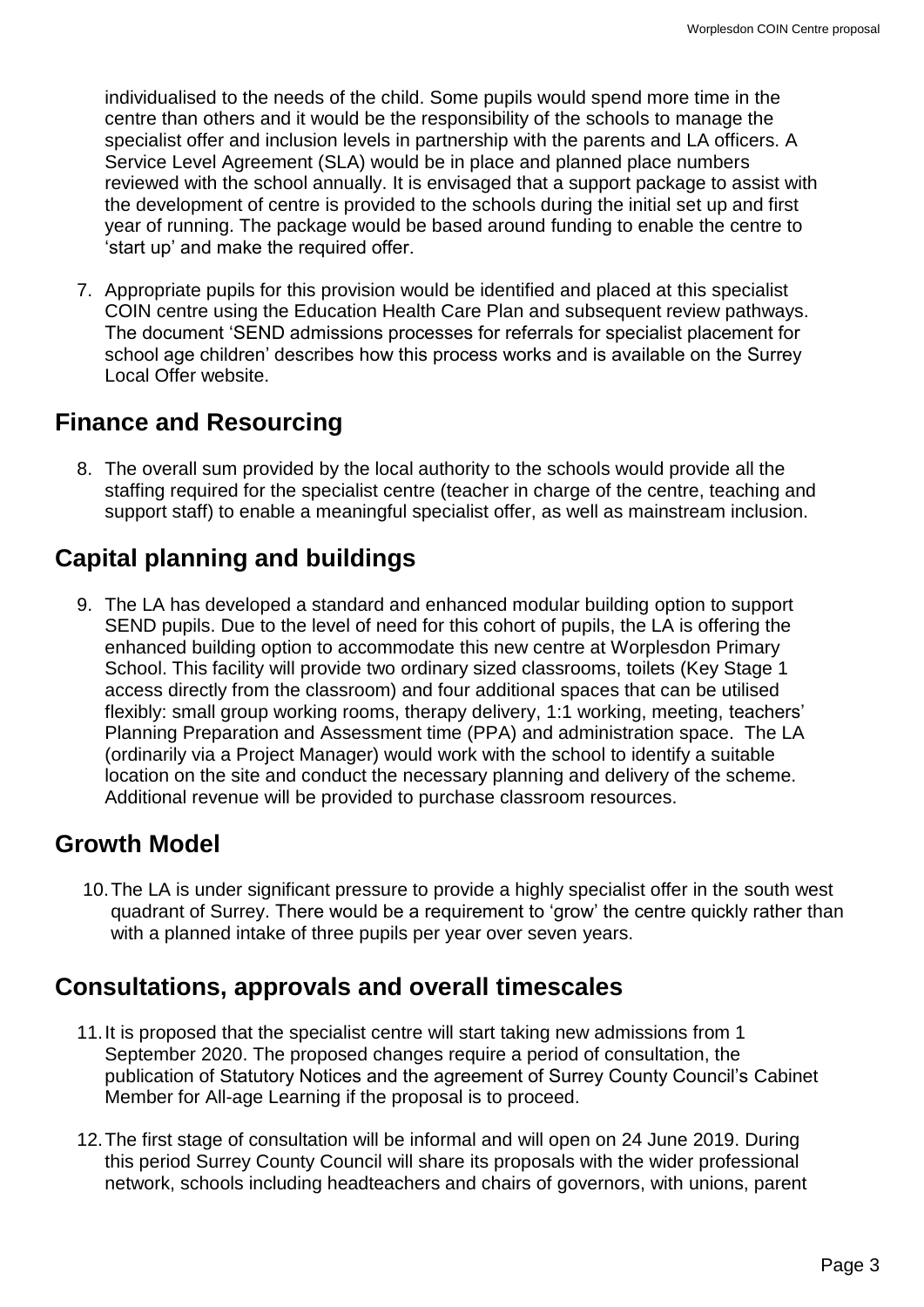representatives, partner agencies and with the staff and parents of the school subject to the proposals.

13.Following the informal consultation period it is proposed to publish a Statutory Notice for a four week period. The publication of Notices is when the local authority formally states that it intends to implement the proposed changes. This will be the final opportunity for consultees to make their views known before a final decision is taken. Following the consultation periods officers will summarise the feedback and will report to the Cabinet Member for All-age Learning. A decision is due in November 2019.

#### **Have your say**

Surrey County Council and Worplesdon Primary School and Freemantles School would like to know what people in the area feel about the proposal. The consultation will open on 24 June 2019.

You can respond by:

a) Accessing the consultation online on the 'Surrey Says' website: [www.surreysays.co.uk](http://www.surreysays.co.uk/) and searching for the school's consultation (school name or post code), or by scrolling through the list of open consultations.

b) Completing the consultation response form that is available alongside this document. You can email the form or print it, complete it and send it back to the address below.

Worplesdon COIN SC School Place Planning Room 326 County Hall Penrhyn Road Kingston upon Thames KT1 2DJ

Email: [schoolorg@surreycc.gov.uk](mailto:schoolorg@surreycc.gov.uk) with the subject: FAO Worplesdon COIN SC

All responses must be received by noon on Friday 19 July 2019

# **What happens next?**

We will hold a public meeting for parents and any other interested parties to discuss the proposals and to hear the views that people have. As a public meeting, anyone who wishes to may attend. This meeting will be on 11th July 2019 at 7pm at Worplesdon Primary School. Everyone is welcome to attend the meeting and there is no need to pre-register your attendance.

Please come and share your views. You do not have to have a child at the school to come to the meeting.

There was a public planning meeting on 15 May 2019 regarding the building of the centre. Comments in that meeting regarding the educationale rationale will also be taken into consideration during this consultation. Comments regarding building will continue to be addressed through the planning application.